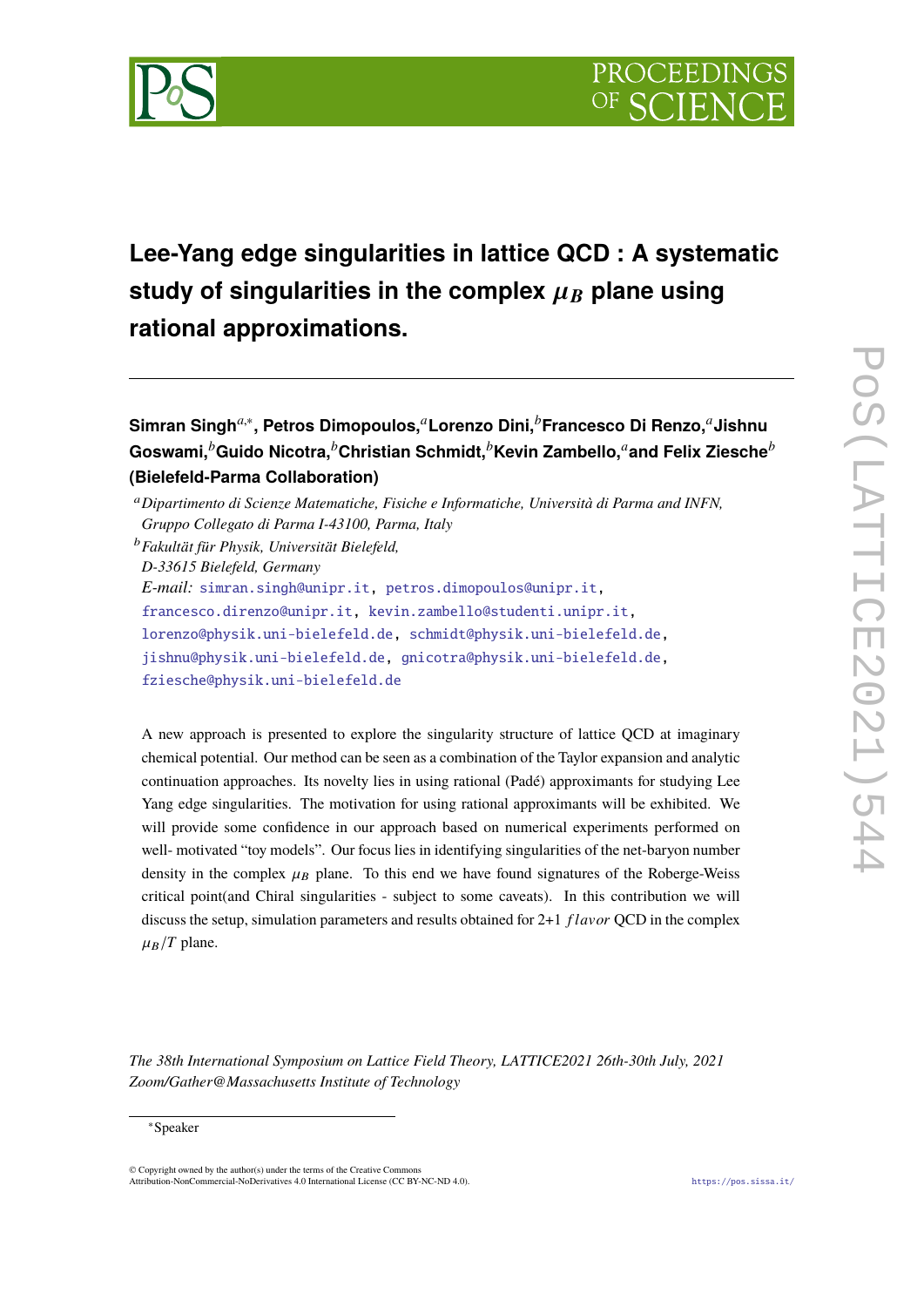# **1. Introduction**

One of the major open problems in high energy physics today is understanding the phase diagram of QCD. More specifically, the goal is to look for the QCD critical end point (if it exists). On the one hand, based on lattice QCD simulations at zero chemical potential a crossover is observed at  $T_{pc}$  ~156 MeV [\[1\]](#page-7-0). On the other hand, a first order phase transition is expected at low temperature and high baryon number density. This prompts us to expect a critical end point somewhere in between these two transitions, in the QCD phase diagram.

In principle direct simulations with lattice QCD should have been our best tool to look for such a critical point, but in practice this is not true due to the infamous *sign problem*. At finite baryon densities ( $\mu_B \neq 0$ ), due to the Grassmann nature of the fermion action we end up with an effective action that is complex. This complex action leads to a failure of interpreting the partition function as a "weighted sum" of the exponential of the action, as the "weight" is no longer positive definite. This leads to *a numerical problem* which prevents direct Monte Carlo(MC) simulations of lattice QCD at finite  $\mu_B$  - hence we look at *indirect* methods.

# **2. Overview of current methods**

The current state of the art methods and their respective drawbacks include:

- I *Taylor expansion* about  $\mu_B = 0$  ([\[2\]](#page-7-1)). Since there is no sign problem at zero chemical potential it is possible to perform MC simulations directly using the full partition function and also evaluate higher derivatives of  $\log Z_{GC}$  (higher cumulants). The main drawback of this approach is that simulations get harder for computing higher derivatives and until date only a few Taylor coefficients are known precisely.
- II *Imaginary*  $\mu_B$  simulations ([\[3\]](#page-7-2), [\[4\]](#page-7-3)). In this setup there is no sign problem, so in principle simulations can be performed and combined with Taylor expansions, continued back for real values of  $\mu_B$ . The problem encountered here is that the partition function inherits a remnant of the *centre symmetry* of the Yang Mills field which causes certain non-analyticities (Roberge-Weiss phase transition [\[5\]](#page-7-4)) which prevent analytic continuation of thermodynamic variables beyond a certain value of the chemical potential.

*Our approach can be thought of as a combination of the above mentioned Taylor expansion and Imaginary*  $\mu_B$  *approaches*.<sup>[1](#page-1-0)</sup> The idea is to use (low order) Taylor coefficients at  $\mu_B = 0$  and at imaginary values to build a rational function *à la* Padé. This is much the same in spirit as the approach used in [\[9\]](#page-8-0). The main purpose of using rational functions is *the recovery of singularities of a function*, which is to be expected if we are looking for phase transitions in our system.

<span id="page-1-0"></span><sup>&</sup>lt;sup>1</sup>In the context of QCD, the idea has been put forward before by Maria Paola Lombardo [\[6\]](#page-7-5) and Rajiv Gavai [\[7\]](#page-8-1) independently. Another work using Padé type approximations had appeared recently [\[8\]](#page-8-2) aimed at studying the crossover line - but to our knowledge this is the first attempt to use Padé to directly probe singularities in the phase diagram.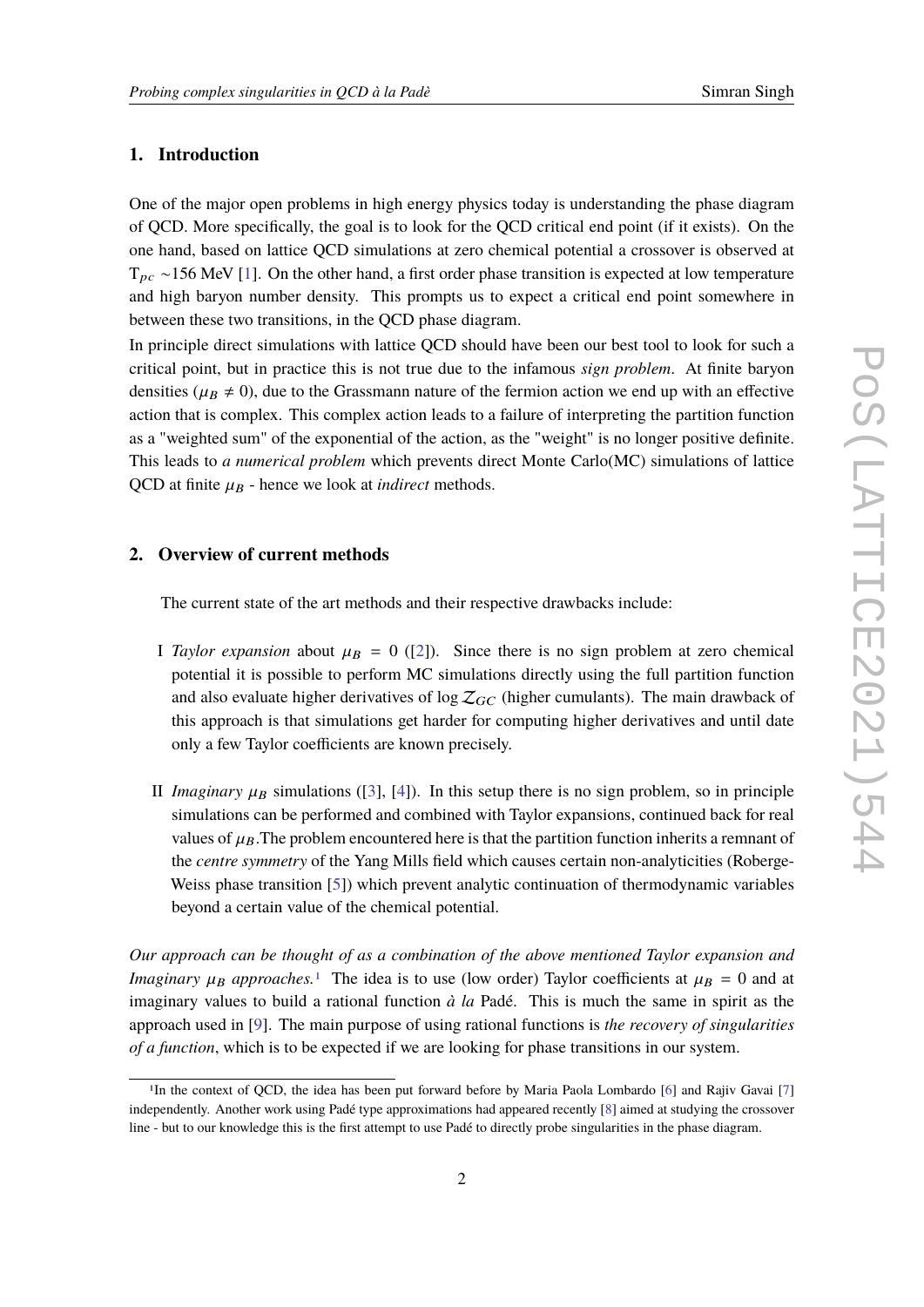# **3. Our approach : Padè approximants**

o *Single-point Padé* : This is the original method of constructing a rational function out of Taylor coefficients and requires the knowledge of coeffcients at a single point :

$$
f(x) = \sum_{i=0}^{L} c_i x^{i} + O(x^{L+1}) \approx R_n^m(x) = \frac{P_m(x)}{1 + Q_n(x)} = \frac{\sum_{i=0}^{m} a_i x^{i}}{1 + \sum_{j=1}^{n} b_j x^{j}}
$$

The obvious drawback of this method, for us, is the knowledge of a high number of coefficients at a single point - which we don't have for QCD at any point in phase space.

o *Multi-point Padé* : A natural extension of the above approach is when we have lower order Taylor coefficients but at multiple points. We can then modify the above equation to solve a system of linear equations:

$$
P_m(x_i) - f(x_i)Q_n(x_i) = f(x_i)
$$
  

$$
P'_m(x_i) - f'(x_i)Q_n(x_i) - f(x_i)Q'_n(x_i) = f'(x_i)
$$

Within our collaboration [\[10\]](#page-8-3) other methods of obtaining the multi-point Padé approximation exist, but here we mainly focus on the Linear Solver approach. One of these is a *generalised* χ of the function are minimized with respect to the error bars on the known coefficients.  $2$  approach, in which the difference of the rational ansatz with the known Taylor coefficients

#### **3.1 Observations based on numerical experiments :**

While a large amount of literature ([\[11\]](#page-8-4),[\[12\]](#page-8-5)) exists on single point Padé approximations - ranging from existence, uniqueness and convergence theorems - this is not true in general for the multi-point Padé approach. However, in order to understand the scope of validity of this method, multiple numerical experiments were performed on known functions, also using noisy data . A few of the results of importance are listed below:

- o *Poles and other singularities obtained from an MP is interval sensitive* Fig. [1.](#page-3-0) This means that, even though the closest singularity is usually observed with this approach - we maybe more (or less) sensitive to certain zeroes or poles depending on where we sample the Taylor coefficients.
- o Padé theory dictates that a *genuine pole of the function will remain stable when changing order of the Padé.* While this is true for clean data (functions without noise) - the picture changes when we introduce noise [\[11\]](#page-8-4).
- o In the presence of noise we are still sensitive to the closest singularity w.r.t. the axis we expand about. *The only catch being that now the pole moves about roughly in an ellipse the size of the magnitude of error introduced* (see Fig. [2\)](#page-3-1).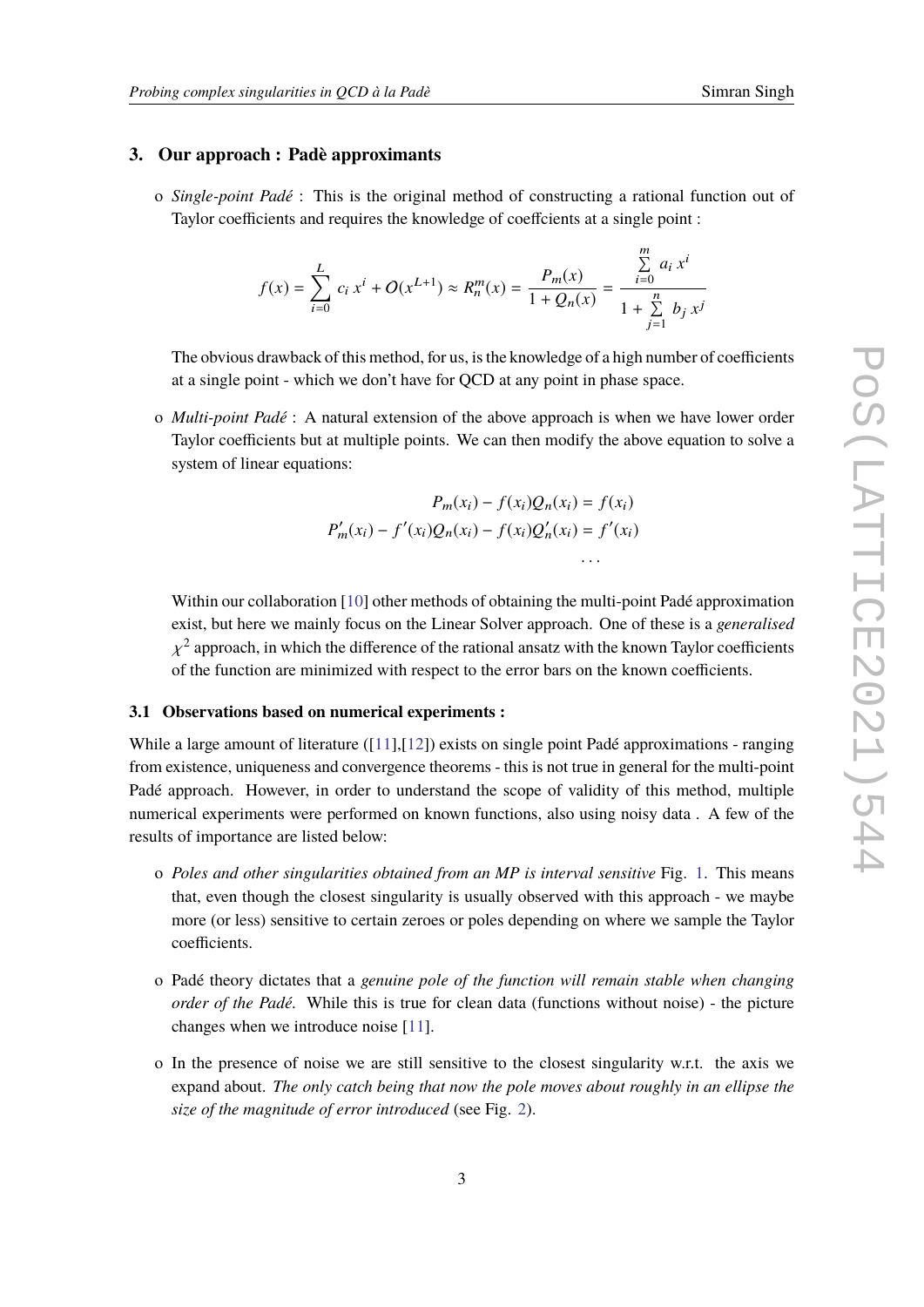

<span id="page-3-0"></span>

**Figure 1:** Interval sensitivity of Multi-Point Padé : (Left) With  $Re[z] \in [0, 4]$  which is centered around  $Re[z] = 2$ , sensitivity is enchanced for the analytic poles at  $Re[z] \sim 2.25$ , (Centre) Sensitivity is enhanced for the zeroes at  $Re[z] = 0$ , (Right) Signature for the closest poles zeroes throughout the interval are present

<span id="page-3-1"></span>

**Figure 2:** 1D Thirring model : Sensitivity to the closest pole even in the presence of errors! (Left) : 1% noise on values and 10% noise on 1st derivative and (Right) : 5% noise on values and 15% noise on 1st derivative for [6/6] Padé

#### **3.2 A short note on spurious poles**

A common criticism that Padé-type approximations receive are based on encountering *spurious poles*. These can occur even for clean data - but are not as harmful as they are perceived to be. Based on our numerical exercises, we have found that spurious poles usually occur in the following three forms: (i) *Exactly canceling pairs of zeros and poles of the approximation*, these can occur even for noise free data. This usually results from demanding a very high order of the rational approximation from the given data. So if we define our rational approximation to be strictly coprime with respect to zeros and poles - these should be removed. (ii) *Isolated poles can sometimes occur* when we choose particular datasets. But even these are not that harmful, since they only show up for certain orders of the approximation - i.e *they are never stable*. In many cases some poles show up which move away to infinity when we systematically increase the order of the Padé. (iii) When simulating data with noise, we mostly get *nearly canceling zero pole pairs*. These are *slightly different from the exactly canceling* ones we mentioned before, because they occur even at low order approximation. On average we miss exact cancellation by an amount proportional to the magnitude of noise introduced.

# **4.** Overview of QCD at imaginary  $\mu$

Pure gauge theory (SU(N) Yang Mills) has a  $\mathbb{Z}_N$  centre symmetry at low temperatures and undergoes spontaneous symmetry breaking at high temperatures. This symmetry is explicity broken when fermions are added to the YM partition function (in the form of the chemical potential  $\mu_B$ ). However,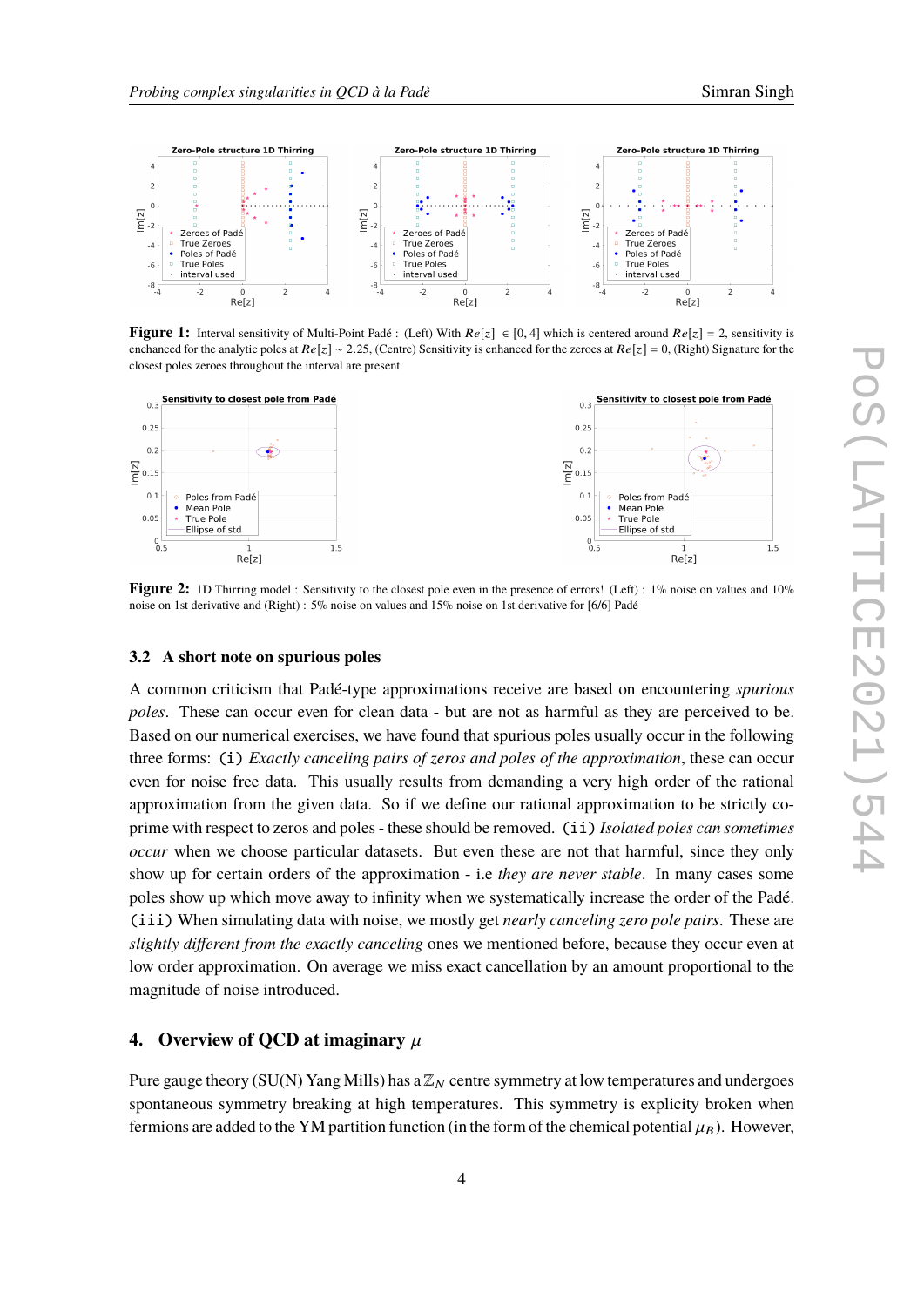at purely imaginary values of the chemical potential, the QCD partition function inherits a remnant of the Yang Mills centre symmetry. This manifests as  $\mathcal{Z}_{GC}(\mu_B + i2\pi T) = \mathcal{Z}_{GC}(\mu_B)$ , the partition function becomes periodic. In addition to this, the partition function also has a charge conjugation symmetry given by,  $\mathcal{Z}_{GC}(\mu_B) = \mathcal{Z}_{GC}(-\mu_B)$ .

Moreover, there is an expectation of a phase transition at all temperatures above the Roberge-Weiss critical end point  $T_{RW}$  [\[5\]](#page-7-4) for QCD at imaginary  $\mu_B$ . The (imaginary) baryon number density  $(\chi_B^1(T, \mu_B))$  is expected to become discontinuous for  $T > T_{RW}$  [\[13\]](#page-8-6). Given the symmetries of the neutrino function function function. partition function, and the relation of  $\chi_B^1$  with the partition function :

<span id="page-4-0"></span>
$$
\chi_B^1(T, \hat{\mu}_B) = \frac{n_B(T, \hat{\mu}_B)}{T^3} = \frac{\partial (p(T, \hat{\mu}_B)/T^4)}{\partial \hat{\mu}_B} = \frac{1}{(VT)^3 \mathcal{Z}} \frac{d\mathcal{Z}}{d\hat{\mu}_B}
$$
(1)

χ the *Roberge Weiss critical point*.  $\frac{1}{B}$  is an *odd and periodic* function of  $\mu_B/T$ . Hence,  $\chi_B^1$  acts as our *order parameter* to "hunt" for

# **4.1 Details of simulation setup**

Baryon number density and its derivatives were obtained as a function of imaginary baryon chemical potential using highly improved staggered quarks (HISQ) on a  $24<sup>3</sup> \times 4$  lattice for five different temperatures. The simulations were performed at physical quark mass  $(m_s/m_l = 27)$  and  $\mu_B/3 = \mu_l = \mu_s$ . For this particular lattice discretization and temporal extent, the Roberge-Weiss temperature is  $T_{RW}$  = 201 MeV [\[14\]](#page-8-7). Simulations were also performed on  $N_{\tau}$  = 6 lattices but with the purpose of being sensitive to chiral singularities. Some further details can be found in the table below :

|           | $N_{\tau}^{3} \times N_{\tau} = 24^{3} \times 4$ |            |             |        |            |  |  |  |
|-----------|--------------------------------------------------|------------|-------------|--------|------------|--|--|--|
| $T$ (MeV) | 167.38<br>160                                    |            | 176         | 186.26 | 201        |  |  |  |
| #confs    | 5550                                             | 6000 (12K) | $\sim 2500$ | 2500   | 5000 (11K) |  |  |  |
|           | $N_{\tau}^{3} \times N_{\tau} = 36^{3} \times 6$ |            |             |        |            |  |  |  |
| $T$ (MeV) |                                                  | 125        | 145         |        |            |  |  |  |
| #confs    |                                                  | 5280       | 8000        |        |            |  |  |  |

Number of gauge configurations sampled for various temperatures. For scale setting see [\[15\]](#page-8-8)



**Figure 3:** Cumulants of the net baryon number fluctuations as function of  $\text{Im}[\mu_B/T]$  for the 24<sup>3</sup>  $\times$  4 lattices.

#### **5. Results**

Since we studied the baryon number density as our order parameter, the *zeroes* of the partition function are accessible to us as *poles* of the baryon density function (see Eq [1\)](#page-4-0). Listed in Table [1](#page-5-0) are the values of the thermal singularities found for the  $N<sub>\tau</sub> = 4$  case with error bars.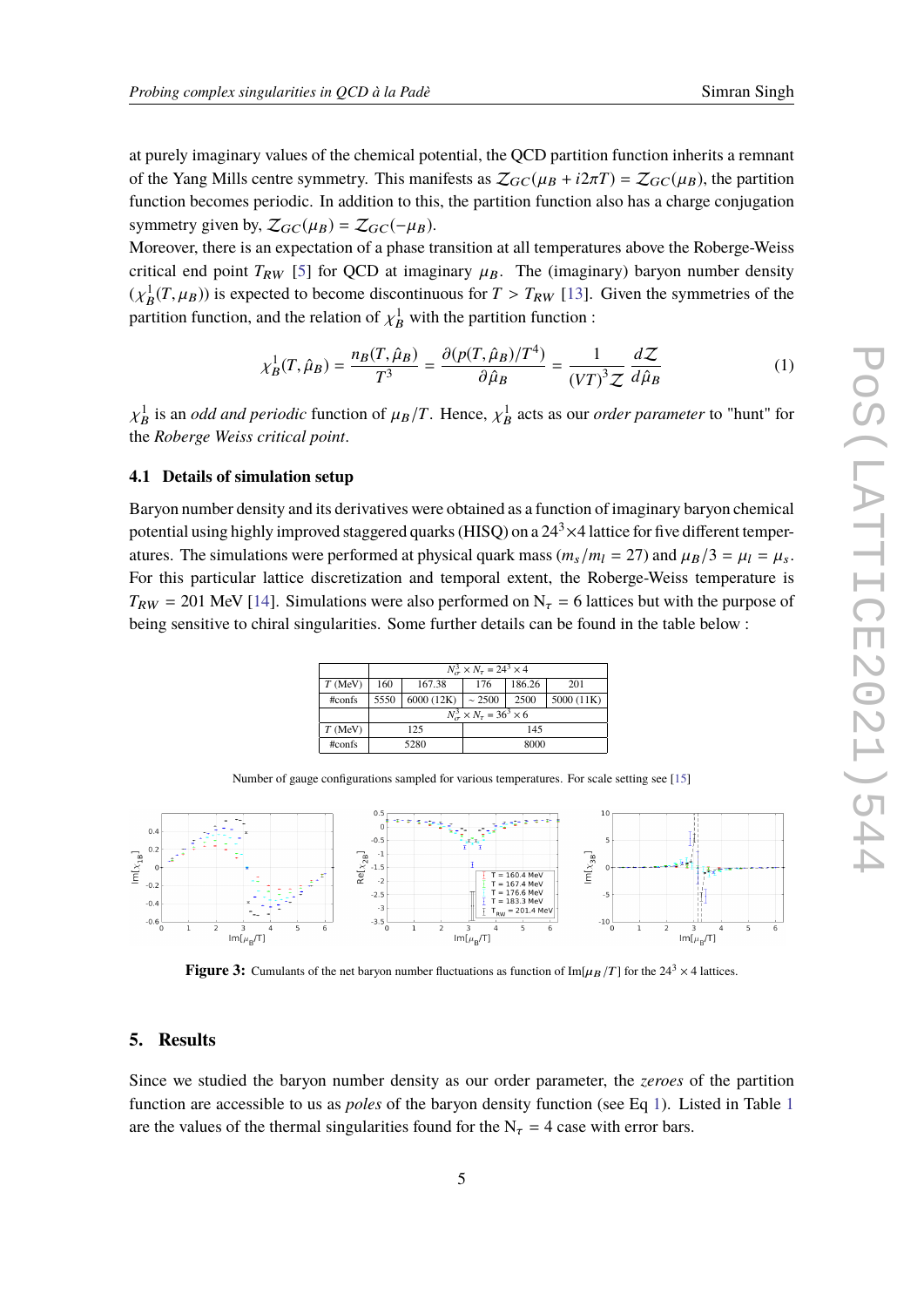<span id="page-5-0"></span>

| $T$ (MeV) | Method A     |               | Method B     |             | Method $C^*$ |                     | Method C      |               |  |  |
|-----------|--------------|---------------|--------------|-------------|--------------|---------------------|---------------|---------------|--|--|
|           | $\mu_{LY}^R$ | $\mu_{I,Y}^*$ | $\mu_{LY}^R$ | $\mu_{I,Y}$ | $\mu_{LY}^R$ | $\mu_{LY}^{\prime}$ | $R^{\prime}$  | $\tau$        |  |  |
| 201.4     | 0.11(11)     | 3.142(10)     | 0.077(45)    | 3.133(15)   | 0.0541(15)   | 3.1294(63)          | $-0.9472(14)$ | $-0.0116(60)$ |  |  |
| 186.3     | 0.48(14)     | 3.118(54)     | 0.53(13)     | 3.112(66)   | 0.397(51)    | 3.127(34)           | $-0.672(34)$  | 0.010(21)     |  |  |
| 176.6     | 1.03(10)     | 3.112(72)     | .022(80)     | 3.18(12)    | 1.040(94)    | 3.115(65)           | $-0.353(33)$  | $-0.010(20)$  |  |  |
| 167.4     | 1.82(11)     | 3.125(79)     | 1.79(13)     | 3.164(95)   | 1.694(55)    | 3.12(13)            | $-0.184(12)$  | 0.004(22)     |  |  |
| 160.4     | 2.097(90)    | 3.147(11)     | 2.14(12)     | 3.150(70)   | 2.07(76)     | 3.14(24)            | $-0.126(70)$  | 0.000(14)     |  |  |

**Table 1:** Method A : Linear Solver. Method B :  $\chi^2$  fit approach. Method C : Linear solver in fugacity plane (discussed in [\[10\]](#page-8-3)). (Note\* : Mapped back values from fugacity plane. We are picking the value in first quadrant given the symmetries of the partition function)

#### **5.1 Singularity structure in complex**  $\mu_B/T$  plane

Displayed below are results shown for the central data of  $N<sub>\tau</sub> = 4$  data. It is easy to see that the only "un-cancelled" zeroes and poles are the expected ones. Although only one slice of the structure is shown per temperature - it has been checked that the relevant poles and zeroes are stable within error bars.



**Figure 4:** Zero-Pole structure of the approximation in the "original"  $\mu_B/T$  plane from the lowest (top left) to the highest (bottom right) temperatures.

# **5.2 Rational approximations and Analytic continuation**

Before concluding anything regarding the singularity structure, we must convince the reader that the approximation has the correct behaviour. Shown below in Fig. [5](#page-6-0) are a few functional forms of the approximations obtained and their analytic continuation. Also shown there, are the free energy plots for three distinct temperatures obtained from integrating the rational approximations.

# **5.3 Bootstrapping the errors**

It is not enough to conclude anything about the Lee Yang edge singularity structure without understanding how the error in the data obtained from simulating the baryon number density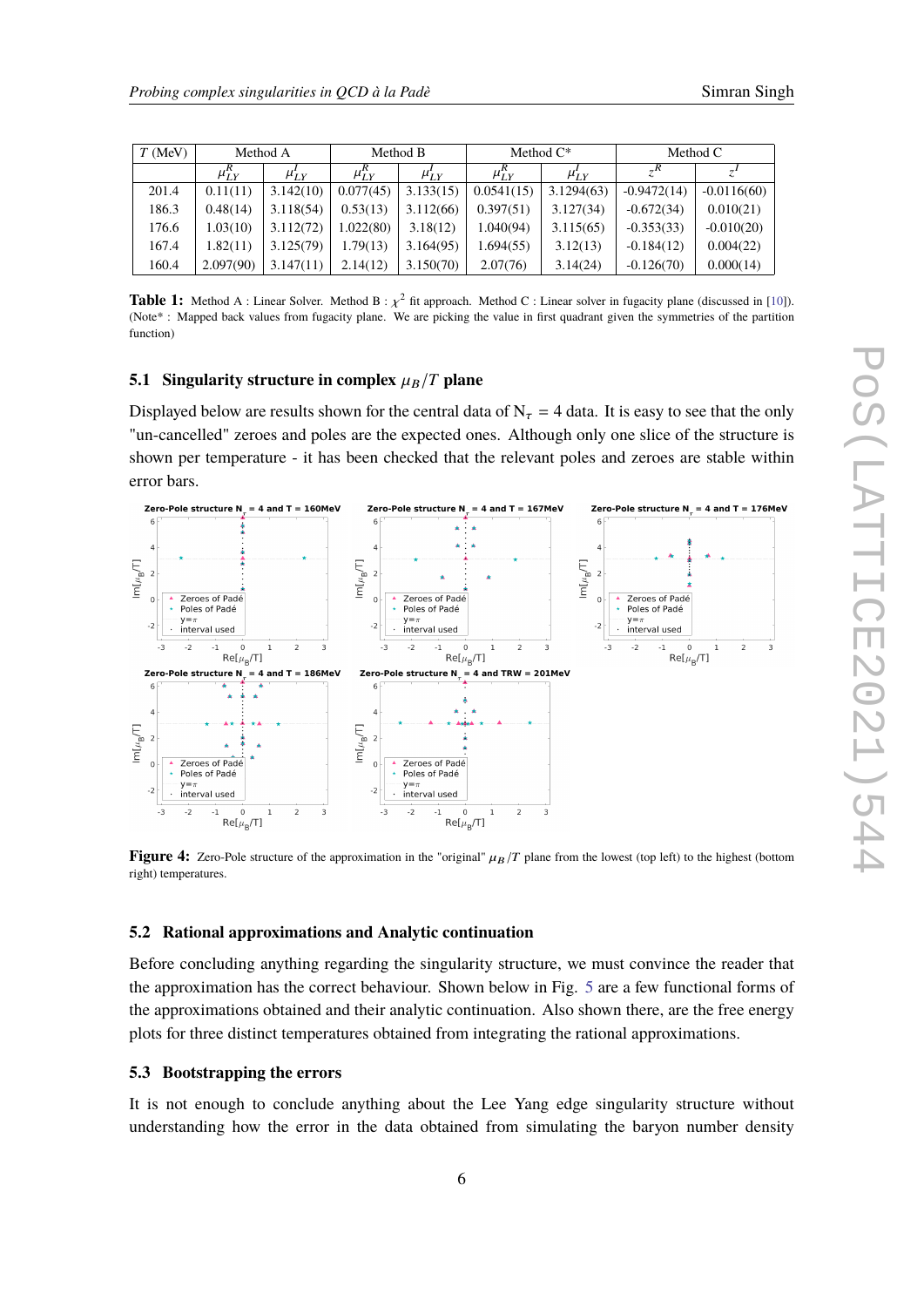<span id="page-6-0"></span>

**Figure 5:** (Left) Rational approximation and Analytic continuation for the lowest and highest temperatures. (Right) Free energy plots for three temperatures shown.

propagates into the poles. For this reason we performed a "bootstrap" procedure where we varied the input coefficients going into the Padé solver about the central values with standard deviation being the error bars on the respective data. This results in the following error bars on the poles obtained.



**Figure 6:** Lee Yang edge singularities obtained from the bootstrap procedure. More on the cyan point from the N<sub>τ</sub>=6 data is discussed in [\[10\]](#page-8-3)

Based on a recent paper [\[16\]](#page-8-9) and an older one [\[17\]](#page-8-10), we decided to test our results using conformal maps[2](#page-6-1). The motivation of doing this was two-fold : One being increasing sensitivity of the series coefficients to certain singularities which can help us minimise the sensitivity to "spurious singularities" if there are any. Another reason to consider conformal maps (or even other "scaling" maps) is to reduce the ill-conditioning of the linear system (if any).

# **6. Conclusions and Outlook**

Through this contribution we have tried to show the power of using Padé type approximants to detect non-analyticities (poles, branch cuts etc.) in thermodynamic quantities of QCD at imaginary chemical potential. These non-analyticities can be related to the zeroes of the partition function via

<span id="page-6-1"></span><sup>2</sup>This work was done after the conference hence will only be outlined here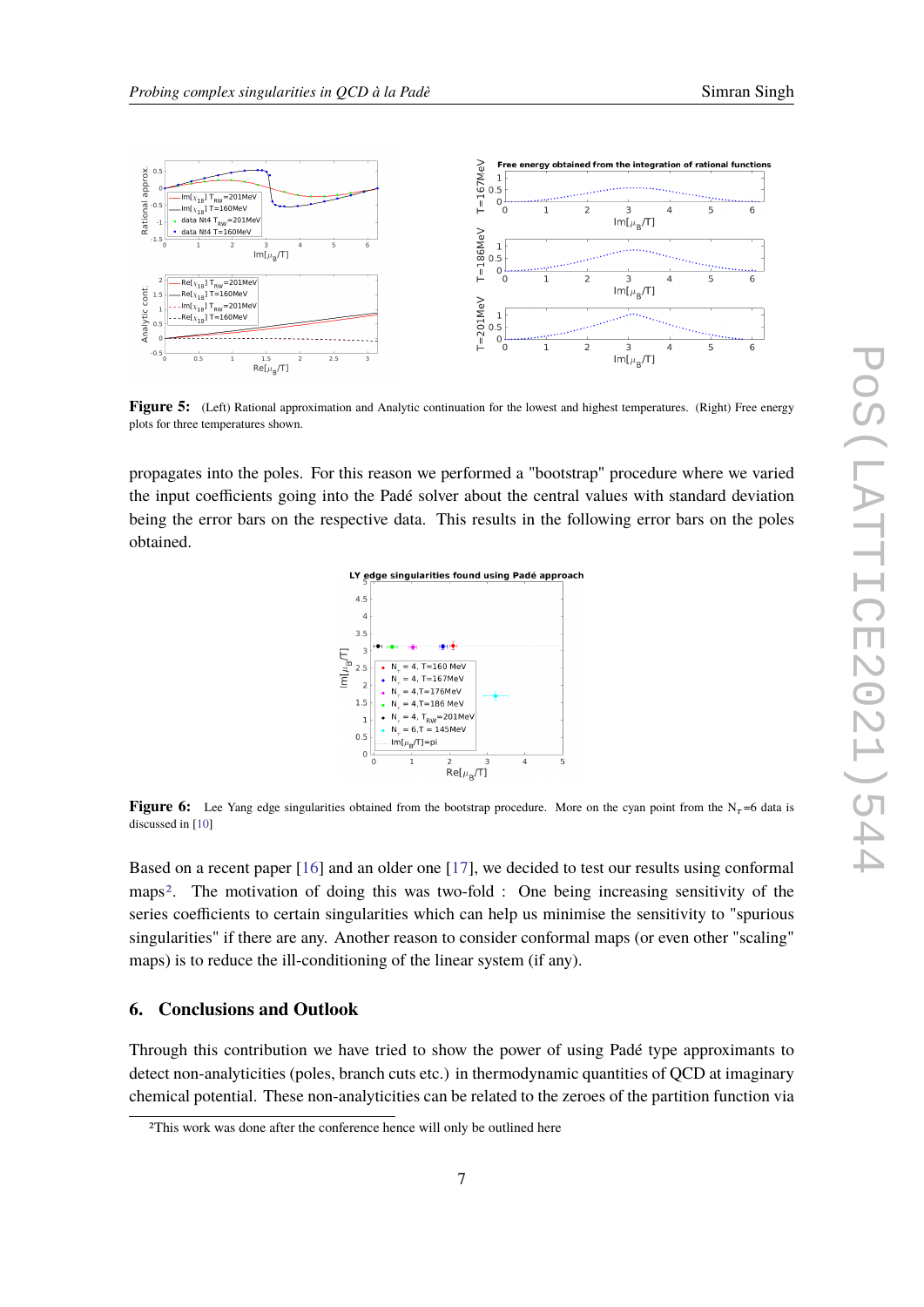Lee-Yang edge singularities (LYEs). We have broadly outlined the scope of validity of such rational approximations and shown through numerical experiments how to distinguish between *genuine* and *spurious* singularities.

While the goal of this contribution was to motivate the study of lattice QCD data using Padé approximations, the more important result of this work was from the scaling analysis of the Roberge-Weiss point in the  $N_{\tau} = 4$  lattice. The scaling of the LYE singularities follows the expected one for non-continuum extrapolated data, i.e, of the 2nd order Z(2) critical point (This will be explained in detail in [\[19\]](#page-8-11) and references are cited therein). Simulations were also performed on the  $N_{\tau} = 6$ lattices with the goal of detecting Chiral singularities. In this case we are sensitive to the signature of a singularity which is consistent with Chiral scaling but more statistics are needed to be certain. The very next steps of the project are to determine the Roberge-Weiss LYEs in the  $N_{\tau} = 6$  lattices. For this work, computing time within PRACE 2021 was granted and the work has started.

# **Acknowledgments**

This work was supported by (i) the European Union's Horizon 2020 research and innovation program under the Marie Skłodowska-Curie grant agreement No H2020-MSCAITN-2018-813942 (EuroPLEx), (ii) The Deutsche Forschungsgemeinschaft (DFG, German Research Foundation) - Project number 315477589-TRR 211 and (iii) I.N.F.N. under the research project *i.s.* QCDLAT. This research used computing resources made available through: (i) Gauss Centre for Supercomputing on the Juwels GPU nodes at the Jülich Supercomputing Centre (ii) Bielefeld University on the Bielefeld GPU-Cluster (iii) CINECA on Marconi100 under both the I.N.F.N.-CINECA agreement and the ISCRA C program (HP10CWD9YA project) and (iv) University of Parma on the UNIPR HPC facility.

# **References**

- <span id="page-7-0"></span>[1] A. Bazavov *et al.* (HotQCD Collaboration), *Chiral crossover in QCD at zero and non-zero chemical potentials*, *Phys. Lett. B* **795** (2019) 15 [arXiv:1812.08235]
- <span id="page-7-1"></span>[2] C. R. Allton, S. Ejiri and S. J. Hands, O. Kaczmarek, F. Karsch, E. Laermann, C. Schmidt and L. Scorzato, *QCD thermal phase transition in the presence of a small chemical potential*, *Phys. Rev. D* **66** (2002) 074507 [hep-ph/0204010]
- <span id="page-7-2"></span>[3] P. de Forcrand and O. Philipsen, *The QCD phase diagram for small densities from imaginary chemical potential*, *Nucl. Phys. B* **642** (2002) 290
- <span id="page-7-3"></span>[4] M. D'Elia and M. P. Lombardo, *Finite density QCD via an imaginary chemical potential*, *Phys. Rev. D* **67** (2003) 014505 [hep-th/2001033]
- <span id="page-7-4"></span>[5] A. Roberge and N. Weiss, *Gauge Theories With Imaginary Chemical Potential and the Phases of QCD*, *Nucl. Phys. B* **275** (1986) 734
- <span id="page-7-5"></span>[6] M. P. Lombardo, *Series representation: Pade' approximants and critical behavior in QCD at nonzero T and mu*, in proceedings of *23rd International Symposium on Lattice field theory*, PoS(LAT2005)168 (2006).